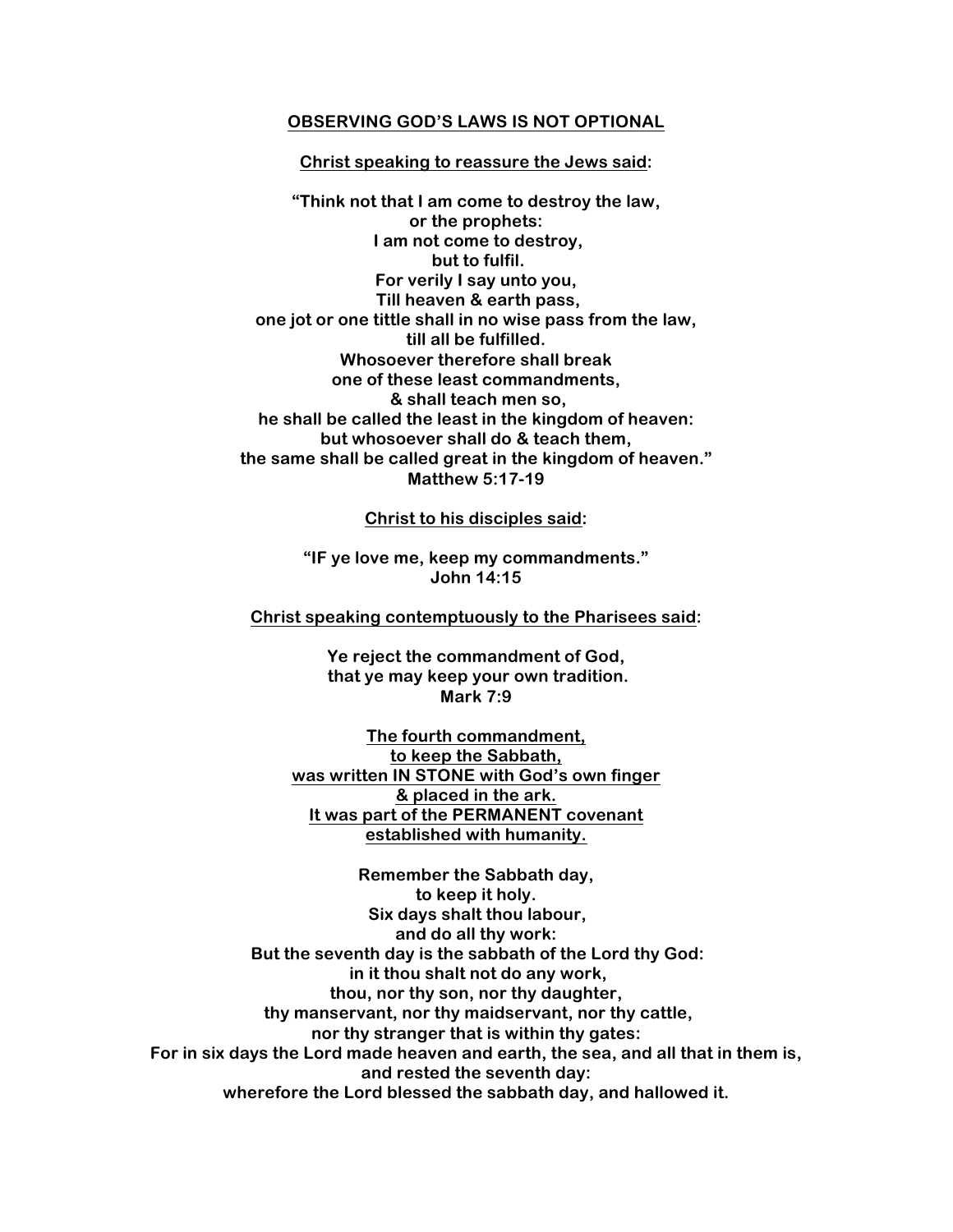### **Exodus 20:8-11**

# **Daniel's prophetic vision of the satanic 'little horn' is described this way:**

# **"And he shall speak great words against the most High, & shall ware out the saints of the most High, & think to change times & laws." Daniel 7:25**

**It was Roman Catholicism, empowered by the Germanic First Reich, aka the Holy Roman Empire, that not only eradicated the biblical Sabbath & Holy Days, but replaced them with the historical pagan traditions we continue to practice today. Courageous Christian Reformers that migrated to the New World strove to reinstitute authentic biblical practice but, quite frankly, their Protestant descendants lost their will to continue in their struggle a long time ago.**

**Today most theological seminaries have thoroughly adopted the Jesuit teaching of 'replacement theology'. This is the misconception that contemporary Christianity was ordained to establish a worship culture that wholly disregards the very laws of God faithfully practiced, not only by Christ's inner circle, but by Christ himself. Upheld by a misinterpretation of Paulian doctrine that fails to distinguish Mosaic from Pharisaic Oral Law, the modern Christian foolishly boasts that it was always God's plan to 'replace' the culture of early Messianic believers, that God's Law was 'nailed to the cross' at the crucifixion & therefore abolished.**

**Christ speaking to his Jewish, law-keeping disciples said:**

**And other sheep I have, which are not of this fold: them also I must bring, and they shall hear my voice; and there shall be ONE FOLD and ONE SHEPHERD. John 10:16**

**Christ also said:**

**....whosoever shall do the will of my Father which is in heaven, the same is my brother, and sister, and mother. Matthew 12:50**

**John speaking on behalf of Christ said:**

**Whosoever committeth sin transgresseth also the law: for sin is the transgression of the law. Whosoever abideth in him sinneth not: whosoever sinneth hath not seen him, neither known him. 1John 3:4,6**